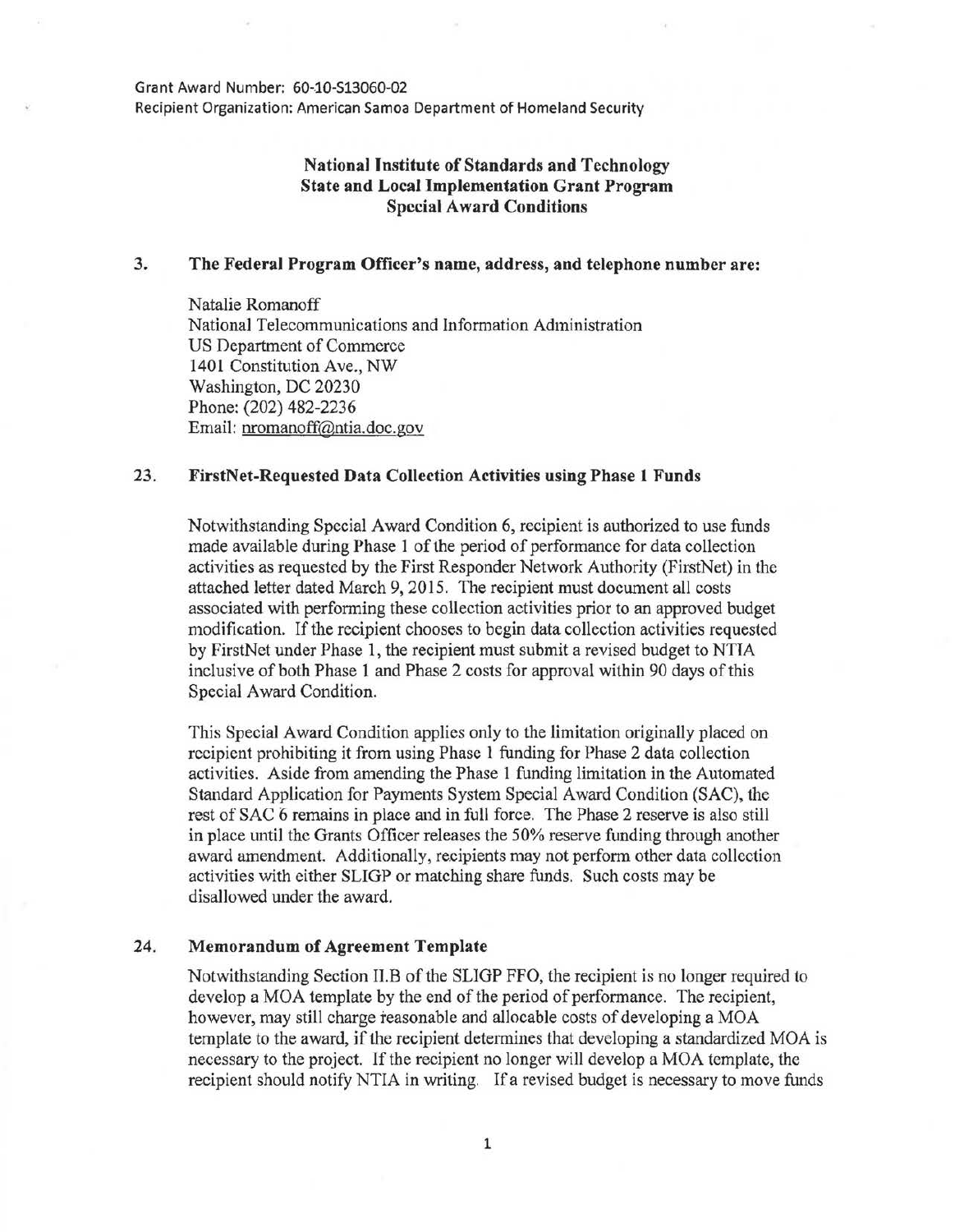Grant Award Number: 60-10-S1306Q-02

Recipient Organization: American Samoa Department of Homeland Security

initially budgeted for the MOA template development to another object class category, it may be done at the same time as the revised budget for FirstNet-requested data collection activities is submitted.

COMPROJE 15MAY19 9:01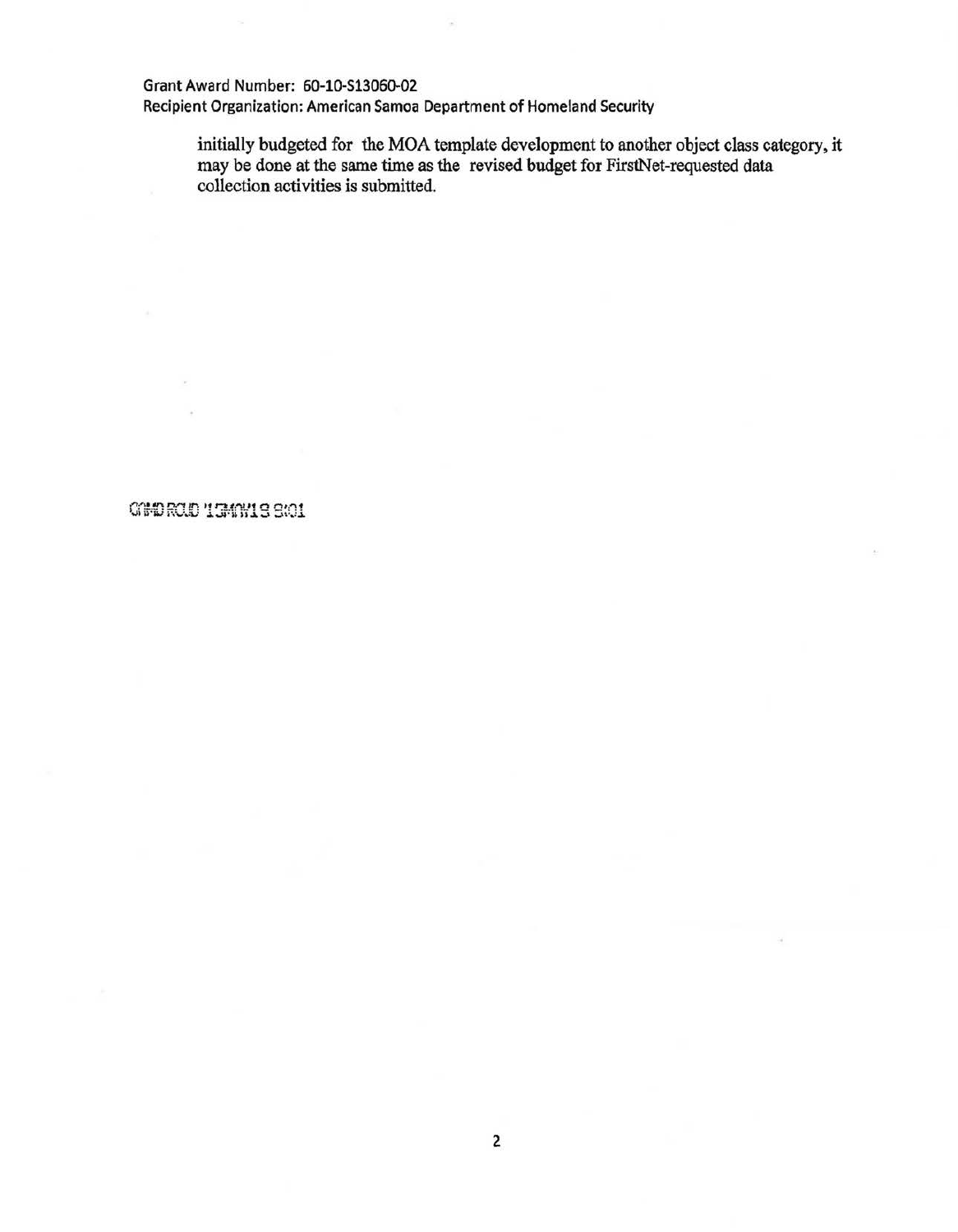

March 9, 2015

The Honorable Lawrence E. Strickling Assistant Secretary for Communications and Information U.S. Department of Commerce 1401 Constitution Avenue, N.W. Washington, D.C. 20230

RE: SLIGP Second Phase- Finalized Data Collection Elements

Dear Assistant Secretary Strickling:

The First Responder Network Authority (FirstNet) has confirmed its approach to data collection for the second phase of the State and Local [mplementation Grant Program (SLIGP) following meetings with, and the receipt of input from, the State Single Points of Contact (SPOCs). Based on the processes and anticipated timing for the development of the Comprehensive Network Solution(s) Request for Proposal and State Plans for building, operating, and deploying the nationwide public safety broadband network, along with the feedback from many SPOCs, FirstNet has concluded that the attached data collection elements are those that would be useful for the second phase of SLIGP and will pursue accordingly.

The attached data elements are intended to maximize the collection of stakeholder inputs for FirstNet's planning process to help shape the Nationwide Public Safety Broadband Network acquisition and ultimately the State Plans that are delivered to each Governor. In particular, FirstNct will request data from the States on five general topics:

- I) Coverage -desired coverage areas and deployment phases
- 2) Users and Operational Areas- information on potential user base and their operational areas
- 3) Capacity Planning- information on applications and data usage
- 4) Current Providers / Procurement information on current service providers, plans, and potential barriers to adoption
- 5) State Plan Decision- documentation of the process and potential barriers for State Plan decision-making

I thank you for your prompt attention to this matter and, as always, look forward to our ongoing

partnership on SLIGP endeavors.<br>Sincerely

TJ Kennedy Acting Executive Director First Responder Network Authority

cc: Stephen Fletcher, Associate Administrator for Public Safety National Telecommunications and Information Administration